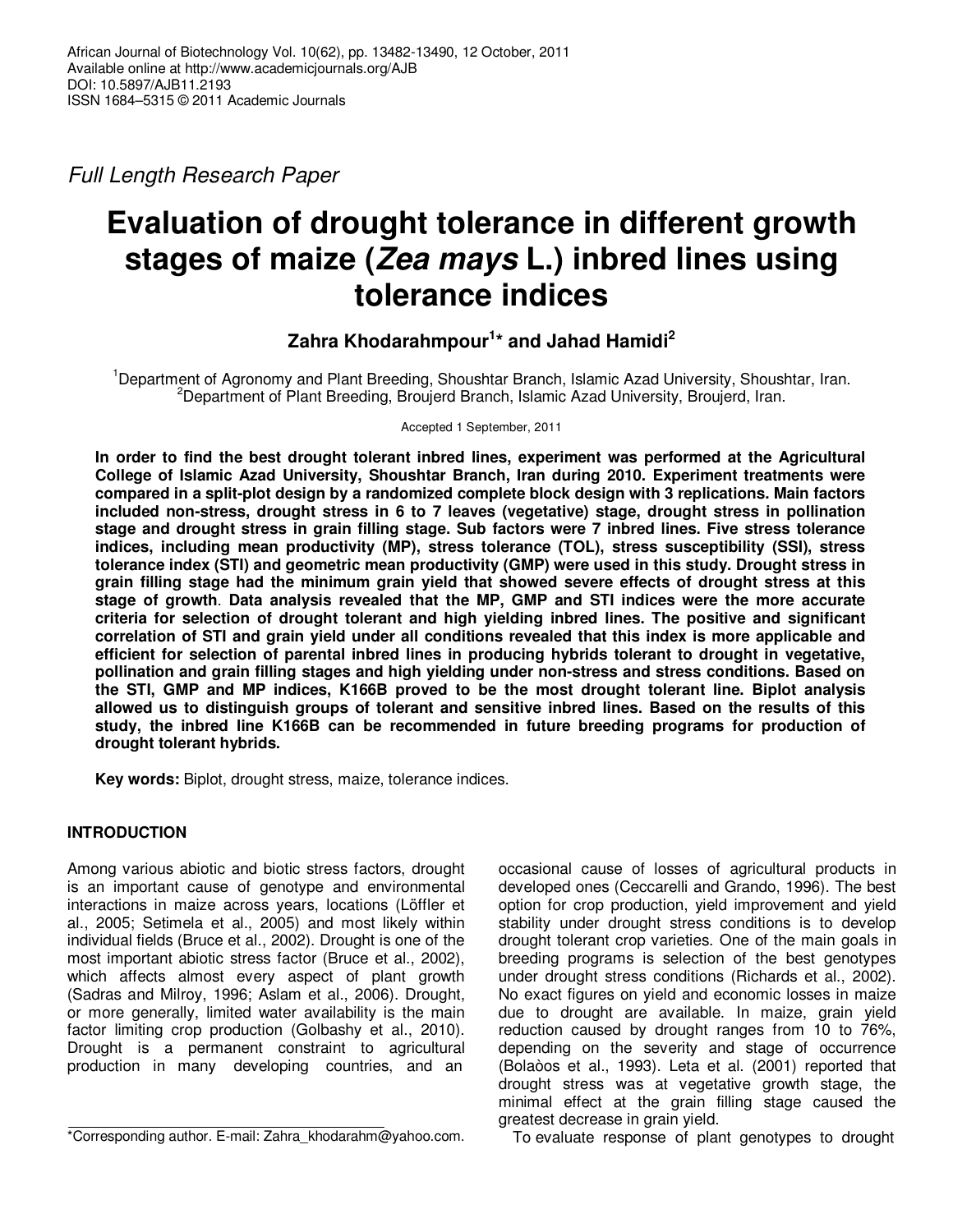stress, some selection indices based on a mathematical relation between stress and optimum conditions has been proposed (Rosielle and Hamblin, 1981; Clarke et al., 1992; Fernandez, 1992). Fernandez (1992) classified plants according to their performance in stressful and stress free environments into four groups: genotypes with similar good performance in both environments (Group A); genotypes with good performance only in non-stress environments (Group B) or stressful environments (Group C); and genotypes with weak performance in both environments (Group D).

Moghaddam and Hadi-Zadeh (2002) found that stress tolerant index (STI) was more useful in order to select favorable corn cultivars under stressful and stress-free conditions. Khalili et al. (2004) showed that based on geometric mean productivity (GMP) and STI indices, corn hybrids with high yield in both stress and non-stress environments can be selected. Khodarahmpour et al. (2011) reported that the SSI, STI and GMP indices were the more accurate criteria for selection of heat tolerant and high yielding maize genotypes. Biplot is an exploratory data visualization technique that displays the multivariate data into a two dimensional scatter plot. The concept of biplot was first developed by Gabriel (1971). This technique has extensively been used in the analysis of multi-environmental traits (Ahmadzadeh, 1997; Shiri et al., 2010; Fernandez, 1992; Souri et al., 2005; Karami et al., 2006; Khodarahmpour et al., 2011).

To improve maize yield and stability in stressful environments, there is a necessity to identify selection indices that are able to distinguish high yielding maize cultivars in these situations. Thus, the aim of this study was to evaluate efficiency and profitability of different selection indices in identification of cultivars which are compatible with stressful and optimal conditions, to achieve cultivars that can tolerate long irrigation intervals or are likely not to tolerate irrigation at sensitive growth stages.

#### **MATERIALS AND METHODS**

The present study was conducted at the Agricultural College of Islamic Azad University, Shoushtar Branch, Iran during 2010. Experiment treatments were compared in a split-plot design by a randomized completely block design with 3 replication. Main factors included: normal irrigation (non-stress), drought stress in 6 to 7 leaves (vegetative) stage, drought stress in pollination stage and drought stress in grain filling stage. Sub factors were 7 inbred lines (Table 1). The inbred lines were grown in three-row plots with 10 m length and 75 cm spacing between rows. Fertilizer was used based on soil test. Irrigation was applied once every 7 days for non-stress and stress conditions, respectively. Irrigation in stress conditions was separated into two rounds of irrigation in the stage applied to the drought stress. Drought tolerance indices were calculated using the following equations:

Tolerance index  $(TOL) = Yp-Ys$  (Rosielle and Hamblin, 1981)

Mean productivity  $(MP) = \frac{Yp + Ys}{2}$  (Rosielle and Hamblin, 1981)

Stress tolerance index  $(S \mid I) = \frac{1}{(\overline{Y}p)^2}$  $(STI) = \frac{Ys.Yp}{\sqrt{N}r^2}$  (Fernandez, 1992)

Geometric mean productivity  $(GMP) = \sqrt{(Yp)(Ys)}$ (Fernandez, 1992)

Stress susceptibility index SI  $1-\frac{Ys}{Yp}$ (SSI) −  $=-\frac{rp}{sl}$   $Sl=1-\left|\frac{rs}{\overline{V_{p}}}\right|$ J  $\backslash$  $\overline{\phantom{a}}$ l  $= 1 - \sqrt{2}$ Yp SI=1- $\frac{Ys}{\sqrt{1}}$ 

(Fischer and Maurer, 1978)

In all the equations, Ys and Yp are stress and non-stress (potential)

yield of a given genotype, respectively.  $\overline{Y}S$  and  $\overline{Y}p$  are average yield of all genotypes under stress and non-stress conditions, respectively. Analysis of variance was performed using the SPSS ver. 16 computer program as well as mean comparison and correlation coefficients. The biplot display was used, which provides a useful tool for data analysis. To display the genotypes in biplot, a principal component analysis was performed.

#### **RESULTS AND DISCUSSION**

Results of ANOVA showed significant differences among different levels of drought stress, inbred lines and interaction between drought stress and inbred lines for grain yield under studied conditions ( $P \le 0.01$ ) (Table 2), which demonstrated existence of high diversity among inbred lines studied for drought tolerance and difference between time of applied stress.

Among all inbred lines, K166B (3254.2 kg/ha) had the maximum grain yield, but MO17 (750.63 kg/ha) had the minimum grain yield produced in all conditions, respectively (Tables 3 and 4). Drought stress in grain filling stage had the minimum grain yield (Tables 3 and 4) that showed severe effects of drought stress at this stage of growth. Drought stress reduces grain yield by 15, 40 and 60% at vegetative growth, pollination and grain filling stages than non-stress condition, respectively (Table 3). Leta et al. (2001) reported that drought stress at vegetative growth stage had minimal effect and at the grain filling stage, caused the greatest decrease in grain yield. Other researchers showed that drought stress decreased grain yield (Shiri et al., 2010, Golbashy et al., 2010).Drought tolerance indices were calculated to identify the tolerant inbred lines (Table 4). Based on the MP, GMP and STI indices, the K166B line was identified as tolerant in vegetative, pollination and grain filling stages of drought stress (Table 4).Therefore, according to these results, selection based on MP, GMP and STI will improve mean yield under non-stress and drought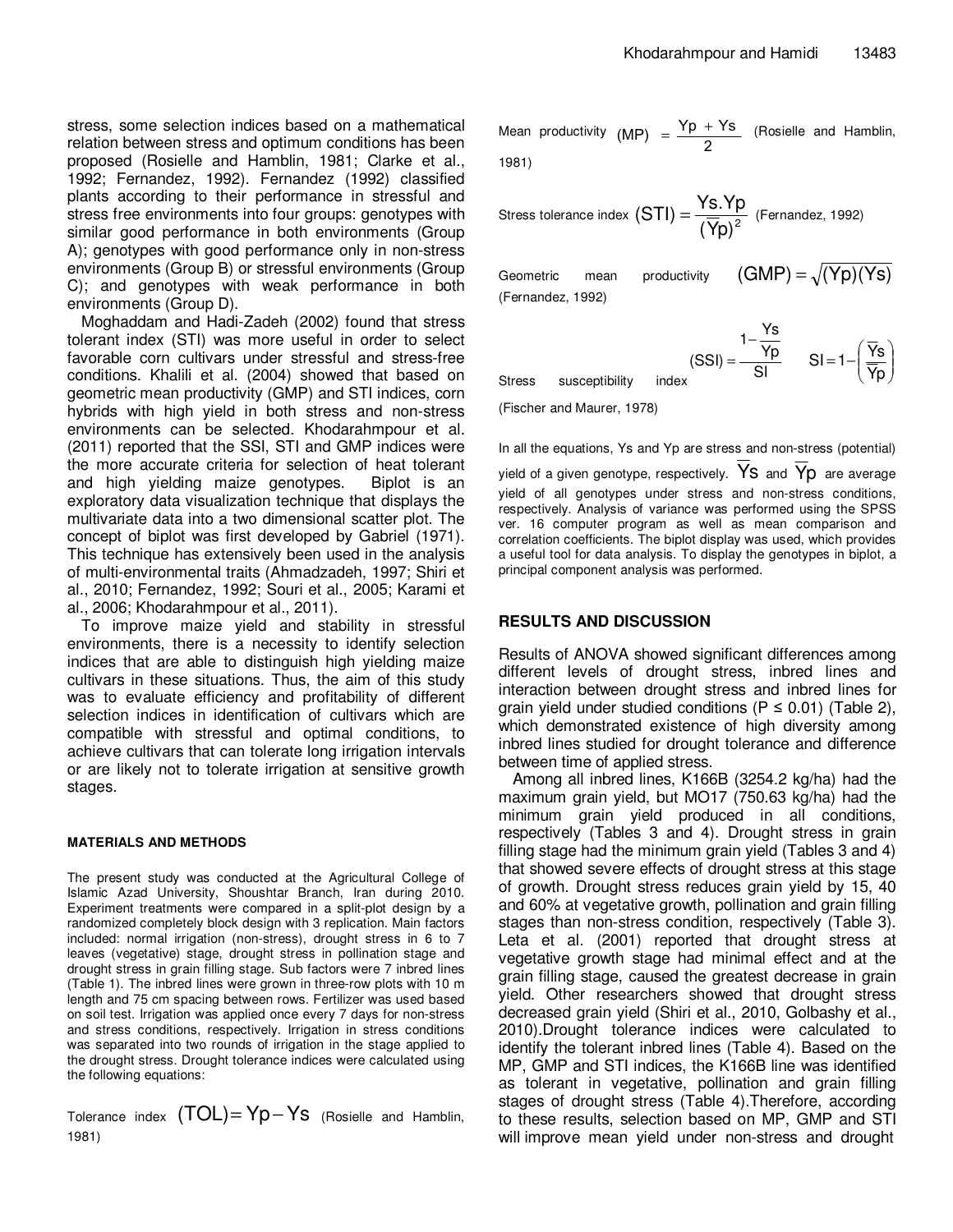**Table 1.** Pedigree/origin of studied inbred lines of maize

| <b>Inbred lines</b>                                      | Pedigree sources/origin           |
|----------------------------------------------------------|-----------------------------------|
| <b>Lancaster Sure Crop (LSC)</b>                         |                                   |
| MO <sub>17</sub>                                         | CI. $187-2 \times C103$           |
| K <sub>18</sub>                                          | Derived from MO17 changes in Iran |
| K <sub>19</sub>                                          | Derived from MO17 changes in Iran |
| <b>Reid Yellow Dent (RYD)</b>                            |                                   |
| A679                                                     | A B73 back-cross derived line     |
|                                                          | $[(A662 \times B73)(3)]$          |
| Extracted from late synthetic (created in Iran)          |                                   |
| K3651/1                                                  | SYN-Late(Iran)                    |
| Lines extracted from CIMMYT originated materials in Iran |                                   |
| K166A                                                    |                                   |
| K166B                                                    |                                   |
|                                                          |                                   |

**Table 2.** Analysis of variance of mean squares of grain yield trait.

| <b>Block</b><br>Source of variance |        | <b>Drought</b><br><b>stress</b> | <b>Drought stress</b><br>error | <b>Inbred</b><br>line | Drought stress x<br>inbred line | Error |
|------------------------------------|--------|---------------------------------|--------------------------------|-----------------------|---------------------------------|-------|
| Degree of freedom                  |        |                                 | ь                              | 6                     | 18                              | 48    |
| Mean of squares                    | 2990** | 545**                           | 138                            | $327.8**$             | $23.5**$                        | 2.47  |

\*\*Significant at 0.01 probability level.

**Table 3.** Comparison of means simple effects of drought stress levels and inbred lines.

| <b>Parameter</b>                      | Grain yield (kg/ha)  |
|---------------------------------------|----------------------|
| Non-stress                            | 2748.1 <sup>a</sup>  |
| Drought stress in vegetative stage    | 2344.6 <sup>ab</sup> |
| Drought stress in pollination stage   | 1660 <sup>b</sup>    |
| Drought stress in grain filling stage | $1092.7^{\circ}$     |
| MO <sub>17</sub>                      | 750.63 <sup>d</sup>  |
| K <sub>18</sub>                       | 1828bc               |
| K3651/1                               | 1384.25°             |
| A679                                  | $1508.13^{\circ}$    |
| K166A                                 | 2304.75 <sup>b</sup> |
| K166B                                 | 3254.2 <sup>a</sup>  |
| K19                                   | $2449.5^{b}$         |

\*In each column, means with similar letters do not differ significantly at 0.05 probability level.

stress conditions. The ability to separate group A genotypes from others using the STI and GMP indices are consistent with the results reported by Ahmadzadeh (1997) and Khalili et al. (2004) in maize, Kristin et al. (1997) and Fernandez (1992) in common bean, Souri et al. (2005) in pea, Karami et al. (2006) in barley and Rezaeizad (2007) in sunflower in drought stress condition and Khodarahmpour et al. (2011) in maize in heat stress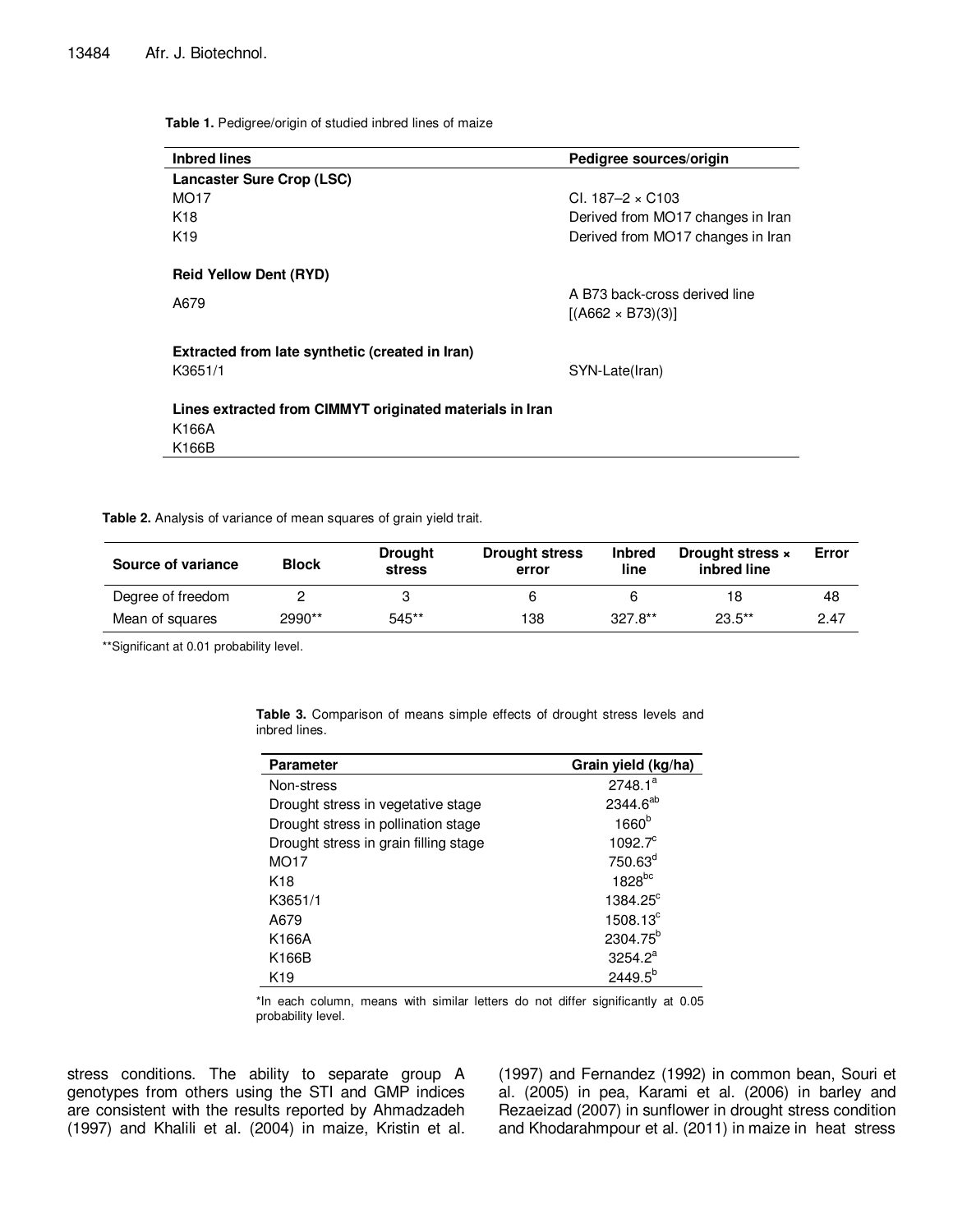| <b>Inbred line</b> | <b>Stress condition</b>      |    | Grain yield (Kg/ha)   | <b>MP</b>         | <b>GMP</b>        | <b>TOL</b>     | <b>STI</b>   | SSI          |
|--------------------|------------------------------|----|-----------------------|-------------------|-------------------|----------------|--------------|--------------|
|                    | Non-stress                   | Yp | 1121.9 <sup>efg</sup> |                   |                   |                |              |              |
| <b>MO17</b>        | Vegetative                   |    | 1002 <sup>erg</sup>   | 1061.75           | 1060.07           | 119.5          | 0.15         | 0.71         |
|                    | Pollination                  | Ys | 586 <sup>fg</sup>     | 853.75            | 810.68            | 535.5          | 0.09         | 1.20         |
|                    | Grain filling                |    | $293^h$               | 1414.5            | 573.24            | 828.5          | 0.04         | 1.23         |
|                    |                              |    |                       |                   |                   |                |              |              |
|                    | Non-stress                   | Yp | 2639bc                |                   |                   |                |              |              |
| K18                | Vegetative                   |    | 2428 <sup>bc</sup>    | 3853              | 2531.30           | 211            | 0.85         | 0.53         |
|                    | Pollination                  | Ys | 1895 <sup>de</sup>    | 2267              | 2236.27           | 744            | 0.07         | 0.7          |
|                    | Grain filling                |    | 350 <sup>gh</sup>     | 1494.5            | 961.07            | 2289           | 0.12         | 1.44         |
|                    | Non-stress                   | Yp | $2250^\circ$          |                   |                   |                |              |              |
|                    | Vegetative                   |    | 1878 <sup>de</sup>    | 2064              | 2055.6            | 372            | 0.55         | 1.10         |
| K3651/1            | Pollination                  | Ys | 1081 <sup>erg</sup>   | 1665.5            | 1559.6            | 1169           | 0.32         | 1.30         |
|                    | Grain filling                |    | 328 <sup>gh</sup>     | 1289              | 859.1             | 1922           | 0.10         | 1.42         |
|                    |                              |    | 2541bc                |                   |                   |                |              |              |
| A679               | Non-stress                   | Yp | $1914$ <sup>de</sup>  |                   |                   |                |              |              |
|                    | Vegetative                   |    | 997.5 <sup>cd</sup>   | 2227.5            | 2205.33           | 627            | 0.64         | 1.64         |
|                    | Pollination<br>Grain filling | Ys | 580 <sup>fg</sup>     | 1769.25<br>1560.5 | 1592.06<br>1991.3 | 1543.5<br>1961 | 0.33<br>0.19 | 1.52<br>1.28 |
|                    |                              |    |                       |                   |                   |                |              |              |
|                    | Non-stress                   | Yp | 2887 <sup>b</sup>     |                   |                   |                |              |              |
| <b>K166A</b>       | Vegetative                   |    | 2379 <sup>c</sup>     | 2633              | 2620.72           | 508            | 0.91         | 1.17         |
|                    | Pollination                  | Ys | 2059 <sup>d</sup>     | 2473              | 2438.1            | 828            | 0.80         | 0.72         |
|                    | Grain filling                |    | 1894 <sup>de</sup>    | 2390.5            | 405.93            | 993            | 0.72         | 0.57         |
|                    | Non-stress                   | Yp | 4026 <sup>a</sup>     |                   |                   |                |              |              |
|                    | Vegetative                   |    | 3793 <sup>ab</sup>    | 3909.5            | 3907.8            | 233            | 2.02         | 0.38         |
| <b>K166B</b>       | Pollination                  | Ys | $3005.8^{b}$          | 3515.9            | 3478.7            | 1024.2         | 1.60         | 0.63         |
|                    | Grain filling                |    | 2192 <sup>cd</sup>    | 3109              | 2970.7            | 1834           | 1.17         | 0.76         |
|                    |                              |    |                       |                   |                   |                |              |              |
|                    | Non-stress                   | Yp | 3772 <sup>ab</sup>    |                   |                   |                |              |              |
| K19                | Vegetative                   | Ys | 3018 <sup>b</sup>     | 3395              | 3374              | 754            | 1.51         | 1.33         |
|                    | Pollination                  |    | 1996 <sup>d</sup>     | 2884              | 2743.88           | 888            | 0.99         | 1.17         |
|                    | Grain filling                |    | $1012$ <sup>efg</sup> | 2392              | 1953.78           | 1380           | 0.51         | 1.22         |

**Table 4.** Average yields of maize inbred lines under non-stress (Yp) and stress (Ys) conditions, and different calculated drought tolerance indices.

\*In each column, means with similar letters do not differ significantly at 0.05 probability level. Yp: Potential yield; Ys: stress yield; TOL: tolerance index; MP: mean productivity; GMP: geometric mean productivity; SSI: stress susceptibility index; STI: stress tolerance index.

condition.

MO17 was a tolerant inbred line based on TOL and its low quantity indicates tolerant inbred lines (Table 4). MO17 was low yielding under all conditions. It seems that TOL had succeeded in selecting genotypes with high yield under stress, but had failed to select genotypes with proper yield under both non-stress and stress environments (Rosielle and Hamblin, 1981). This is due to low yield differences between the two conditions, which decreased the value of the TOL index. Therefore,

low TOL does not mean high yielding, and genotype yield should be taken into consideration in addition to this criterion. Similar results were reported by Ahmadzadeh (1997) for maize hybrids in drought stress and Khodarahmpour et al. (2011) for maize inbred lines and hybrids in heat stress condition. Limitations of using the TOL index have also been discussed in relation to wheat (Clarke et al., 1992) and common bean (Ramirez and Kelly, 1998). Although, low TOL has been used for selecting genotypes with tolerance to stress, the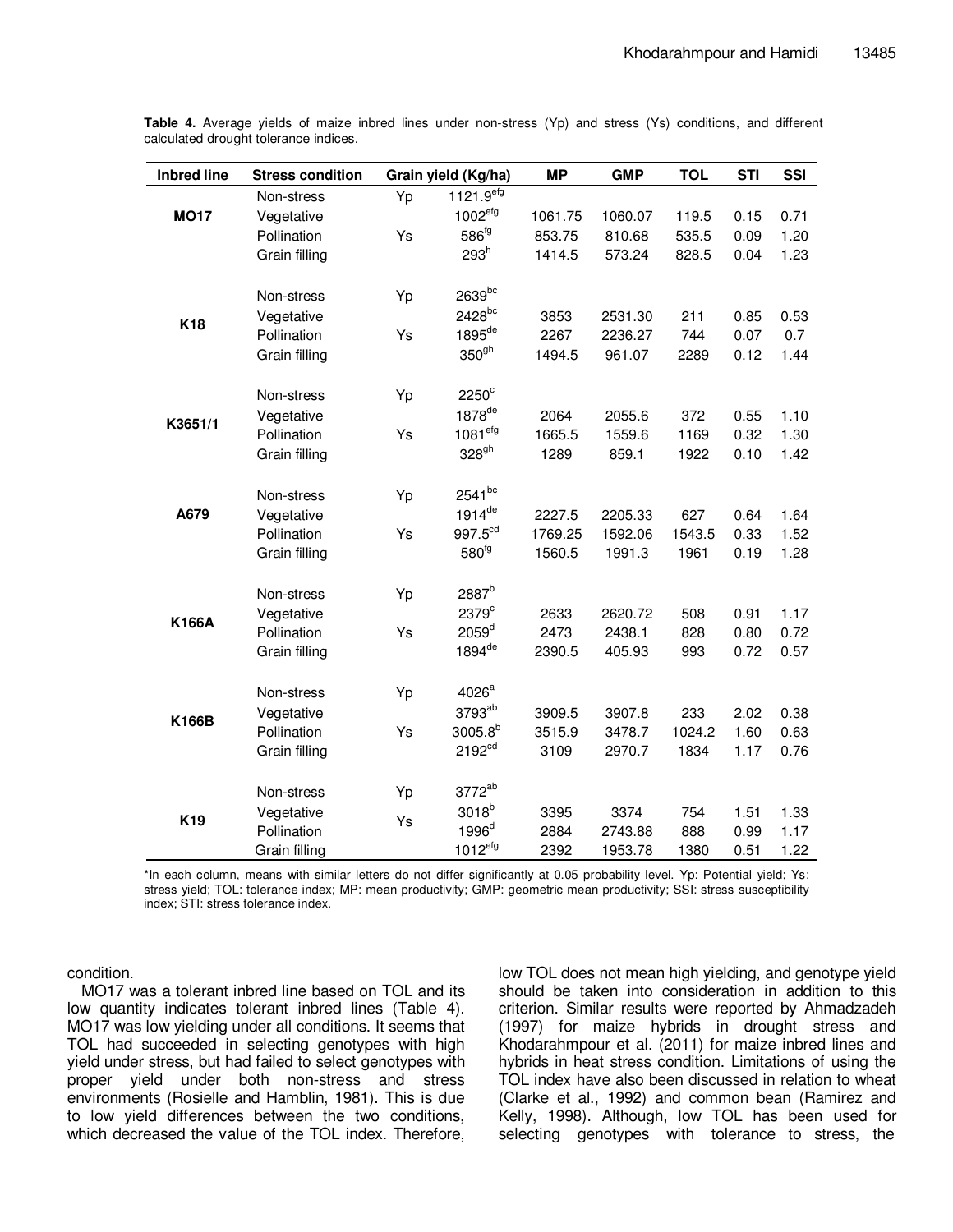| <b>Stress</b>        |            | Yp       | Ys           | MP           | <b>TOL</b>   | <b>GMP</b>   | <b>STI</b> | <b>SSI</b>   |
|----------------------|------------|----------|--------------|--------------|--------------|--------------|------------|--------------|
|                      | Yp         | 1        |              |              |              |              |            |              |
|                      | Ys         | $0.97**$ | 1            |              |              |              |            |              |
|                      | <b>MP</b>  | $0.85*$  | $0.89**$     | $\mathbf{1}$ |              |              |            |              |
| Vegetative           | <b>TOL</b> | 0.44     | 0.22         | 0.13         | 1            |              |            |              |
|                      | <b>GMP</b> | $0.99**$ | $0.99**$     | $0.88**$     | 0.33         | $\mathbf{1}$ |            |              |
|                      | STI        | $0.96**$ | $0.99**$     | $0.83*$      | 0.23         | $0.98**$     | 1          |              |
|                      | SSI        | $-0.34$  | $-0.26$      | $-0.34$      | $0.86*$      | $-0.15$      | $-0.26$    | $\mathbf{1}$ |
|                      |            |          |              |              |              |              |            |              |
|                      | Yp         | 1        |              |              |              |              |            |              |
|                      | Ys         | $0.89**$ | $\mathbf{1}$ |              |              |              |            |              |
|                      | <b>MP</b>  | $0.98**$ | $0.97**$     | $\mathbf{1}$ |              |              |            |              |
| Pollination          | <b>TOL</b> | 0.25     | $-0.06$      | 0.11         | $\mathbf{1}$ |              |            |              |
|                      | <b>GMP</b> | $0.96**$ | $0.98**$     | $0.99**$     | 0.06         | 1            |            |              |
|                      | STI        | $0.85*$  | $0.84*$      | $0.87*$      | 0.11         | $0.87*$      | 1          |              |
|                      | SSI        | $-0.44$  | $-0.79*$     | $-0.62$      | 0.51         | $-0.67$      | $-0.451$   | $\mathbf{1}$ |
|                      |            |          |              |              |              |              |            |              |
|                      | Yp         | 1        |              |              |              |              |            |              |
|                      | Ys         | 0.72     | 1            |              |              |              |            |              |
|                      | <b>MP</b>  | $0.76*$  | 0.53         | $\mathbf{1}$ |              |              |            |              |
| <b>Grain filling</b> | <b>TOL</b> | 0.30     | $-0.21$      | $-0.21$      | 1            |              |            |              |
|                      | <b>GMP</b> | 0.73     | 0.44         | 0.52         | 0.40         | $\mathbf{1}$ |            |              |
|                      | STI        | $0.80*$  | $0.98**$     | 0.60         | $-0.09$      | 0.60         | 1          |              |
|                      | SSI        | $-0.43$  | $-0.93**$    | $-0.34$      | 0.47         | $-0.14$      | $-0.83*$   | 1            |

**Table 5.** Correlations between different selection indices and mean yield of maize hybrids under non-stress and stress conditions.

\* and\*\*Significant at 0.05 and 0.01 probability levels, respectively. Yp: Potential yield; Ys: stress yield; TOL: tolerance index; MP: mean productivity; GMP: geometric mean. Productivity, SSI: stress susceptibility index; STI: stress tolerance index.

likelihood of selecting low yielding genotypes can be anticipated (Ramirez and Kelly, 1998).

Using SSI, K166B was selected as tolerant inbred line in vegetative and pollination stages of stress, but K166A was selected as tolerant inbred line in grain filling stage of drought stress (Table 4). K166A yield was relatively high in all conditions, also, K166B had high yield under all conditions (Tables 3 and 4). Therefore, this index discriminated Group A genotypes from others. This finding is consistent with that reported by Moghaddam and Hadizadeh (2000) and Khodarahmpour et al. (2011) in maize.

To determine the most desirable stress tolerant criterion, the correlation coefficient between Yp, Ys and quantitative indices of stress tolerance were calculated (Table 5). There were high and significant correlations between MP, GMP and STI in vegetative and pollination stages of drought stress (Table 5). There were significant and positive correlations between Ys and Yp with MP, GMP and STI in vegetative and pollination stages of stress, but there were significant and positive correlations

between Yp and Ys with STI and Yp with MP in grain filling stage of stress (Table 5). Fernandez (1992) proposed STI as an index which discriminates genotypes with high yield and stress tolerance potentials. In this study, we found positive and high correlation between grain yield under drought stress and STI at all stages under study. The correlation coefficients between STI and yield in stress and non-stress conditions were highly positive and significant (Table 5). Hence, selection for high STI should give positive responses in all stages of drought stress.

A higher STI, GMP and MP value is indicative of more drought stress tolerance (Fernandez, 1992). Based on these indices, K166B was identified as superlative (Table 4). Khodarahmpour et al. (2011) reported that the SSI, STI and GMP indices were the more accurate criteria for selection of heat tolerant and high yielding maize genotypes. The positive and significant correlation of GMP and grain yield under both conditions revealed that this index is more applicable and efficient for selection of parental inbred lines in producing hybrids that are tolerant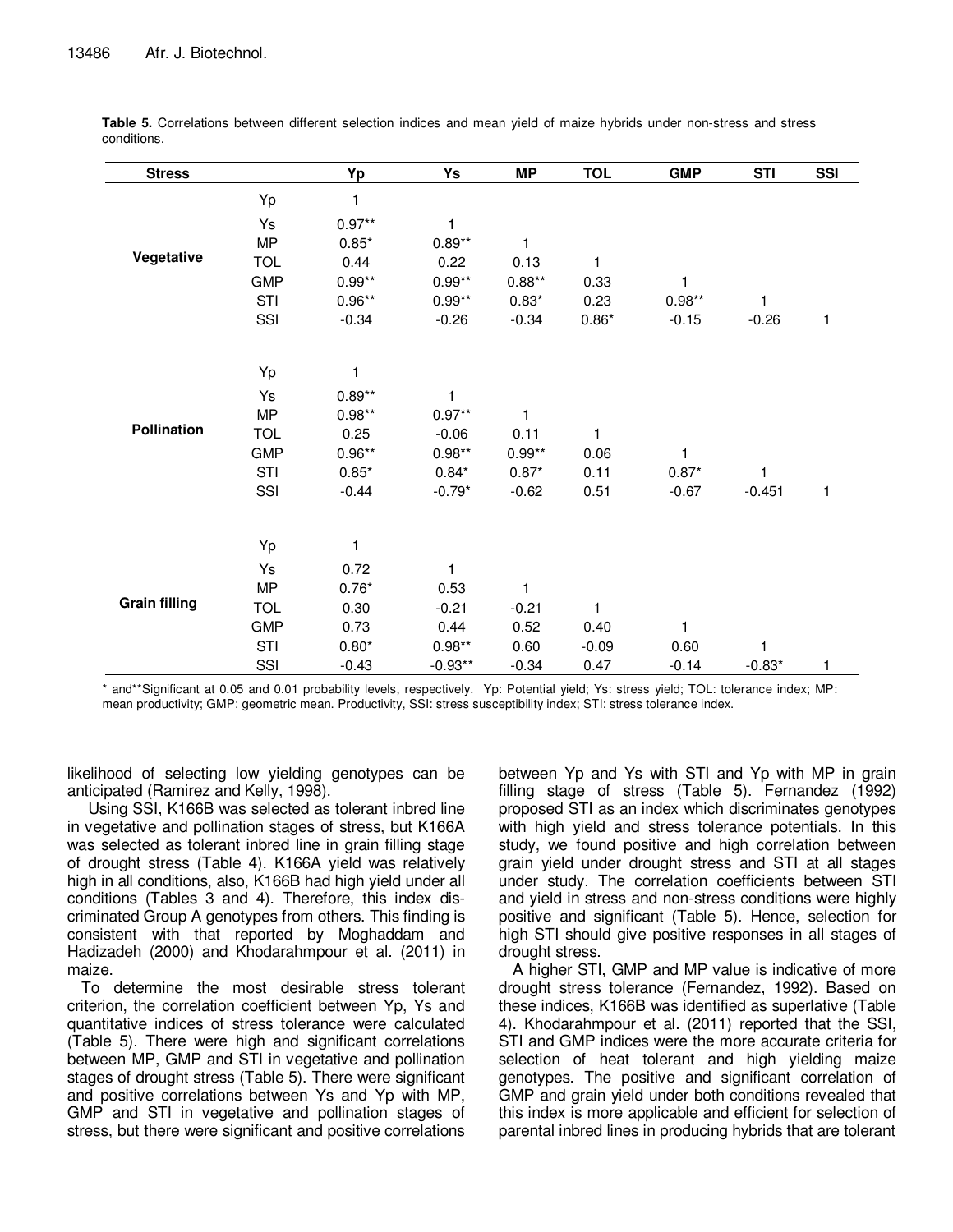| <b>Stress</b><br>condition | Component      | Eigen<br>values | <b>Cumulative</b><br>proportion (%) | Yp    | Ys       | <b>MP</b> | <b>GMP</b> | <b>TOL</b> | <b>SSI</b> | <b>STI</b> |
|----------------------------|----------------|-----------------|-------------------------------------|-------|----------|-----------|------------|------------|------------|------------|
| Vegetative                 |                | 4.87            | 69.53                               | 0.978 | 0.996    | 0.917     | 0.995      | 0.261      | $-0.233$   | 0.979      |
|                            | 2              | 1.20            | 96.94                               | 0.200 | $-0.035$ | $-0.133$  | 0.078      | 0.959      | 0.968      | $-0.027$   |
|                            |                |                 |                                     |       |          |           |            |            |            |            |
| <b>Pollination</b>         |                | 5.12            | 73.1                                | 0.974 | 0.957    | 0.994     | 0.99       | 0.177      | $-0.582$   | 0.907      |
|                            | $\overline{c}$ | 1.46            | 93.94                               | 0.122 | $-0.271$ | $-0.600$  | $-0.121$   | 0.939      | 0.750      | 0.018      |
|                            |                |                 |                                     |       |          |           |            |            |            |            |
| <b>Grain filling</b>       |                | 4.19            | 59.86                               | 0.939 | 0.879    | 0.752     | 0.758      | 0.074      | $-0.649$   | 0.944      |
|                            | 2              | 1.75            | 84.88                               | 0.235 | $-0.412$ | $-0.43$   | 0.487      | 0.900      | 0.703      | $-0.250$   |

**Table 6.** Eigen values, cumulative proportion and Eigen vectors of tolerance indices and yield in two environmental conditions in maize inbred lines.

Yp: Potential yield; Ys: stress yield; TOL: tolerance index; MP: mean productivity; GMP: geometric mean. Productivity, SSI: stress susceptibility index; STI: stress tolerance index.

to high temperatures and high yielding under both conditions.

Principal component analysis (PCA) of inbred lines revealed that the first PCA explained 69.53, 73.1 and 59.86% of the variation with Yp, Ys, MP, GMP, SSI, TOL and STI in vegetative, pollination and grain filling stages of drought stress, respectively (Table 6). Thus, the first axis (PCA1) can be identified as yield potential and drought tolerance. Considering the high and positive value of this PCA on biplot, selected genotypes will be high yielding under stress and non-stress conditions. The second PCA explained 27.41, 20.84 and 25.02% of the variation with different attributes in vegetative, pollination and grain filling stages of drought stress, respectively (Table 6). Therefore, the second component (PCA2) can be named as a stress susceptible component with low yield in a stressful condition. Thus, selection of genotypes that have high PCA1 and low PCA2 are suitable for both stress and non-stress conditions. Therefore, K18 and K166B inbred lines in vegetative stage (Figure 1A) of stress, K166A, K166B and K19 in pollination stage (Figure 1B) of stress and K166A inbred line in grain filling stage (Figure 1C) of stress are superior for both environments with high PCA1 and low PCA2 (Figure 1). Kaya et al. (2002) revealed that genotypes with larger PCA1 and lower PCA2 scores gave high yields (stable genotypes), and genotypes with lower PCA1 and larger PCA2 scores had low yields (unstable genotypes). The use of biplot display in selecting drought tolerant genotypes has already been used by Ahmadzadeh (1997) and Shiri et al. (2010) in maize, Fernandez (1992) in common bean, Souri et al. (2005) in pea and Karami et al. (2006) in barley.

The correlation coefficient among any two indices is given approximately by the cosinus of the angle between

their vectors. Hence,  $r = \cos 180^\circ = -1$ ,  $\cos 0^\circ = 1$  and  $cos 90^\circ = 0$  (Yan and Rajcan, 2002). Thus, a strong positive association between GMP, MP and STI with Yp and Ys was revealed by the acute angles between the corresponding vectors in all stages of drought stress. A negative association between SSI and Ys was reflected by the larger obtuse angles between their vectors in pollination and grain filling stages of drought stress in a biplot display (Figure 1). The results obtained from the biplot graph, confirmed the correlation analysis. Results of this study are in agreement with Golabadi et al. (2006) in durum wheat for drought tolerance. Since selection of drought tolerant genotypes is done based on the combination of indices in the biplot, this method is better than one index alone, to identify superior genotypes for drought conditions.

### **Conclusions**

Drought stress in grain filling stage had the minimum grain yield that showed severe effects of drought stress at this stage of growth. The line K166B based on the MP, GMP and STI showed the highest tolerance to drought stress at all stages and produced the highest yield in all conditions. In this study, we found positive and high correlation between grain yield under drought stress and STI at all stages under study. Hence, selection for high STI should give positive responses in all stages of drought stress. Based on biplot display, the line K166B in vegetative and pollination stages of stress and K166A in grain filling stage of stress appeared to have high yield potential and low stress susceptibility. With reference to the results of grain yield in all conditions and tolerance indices, the line K166B can be recommended in future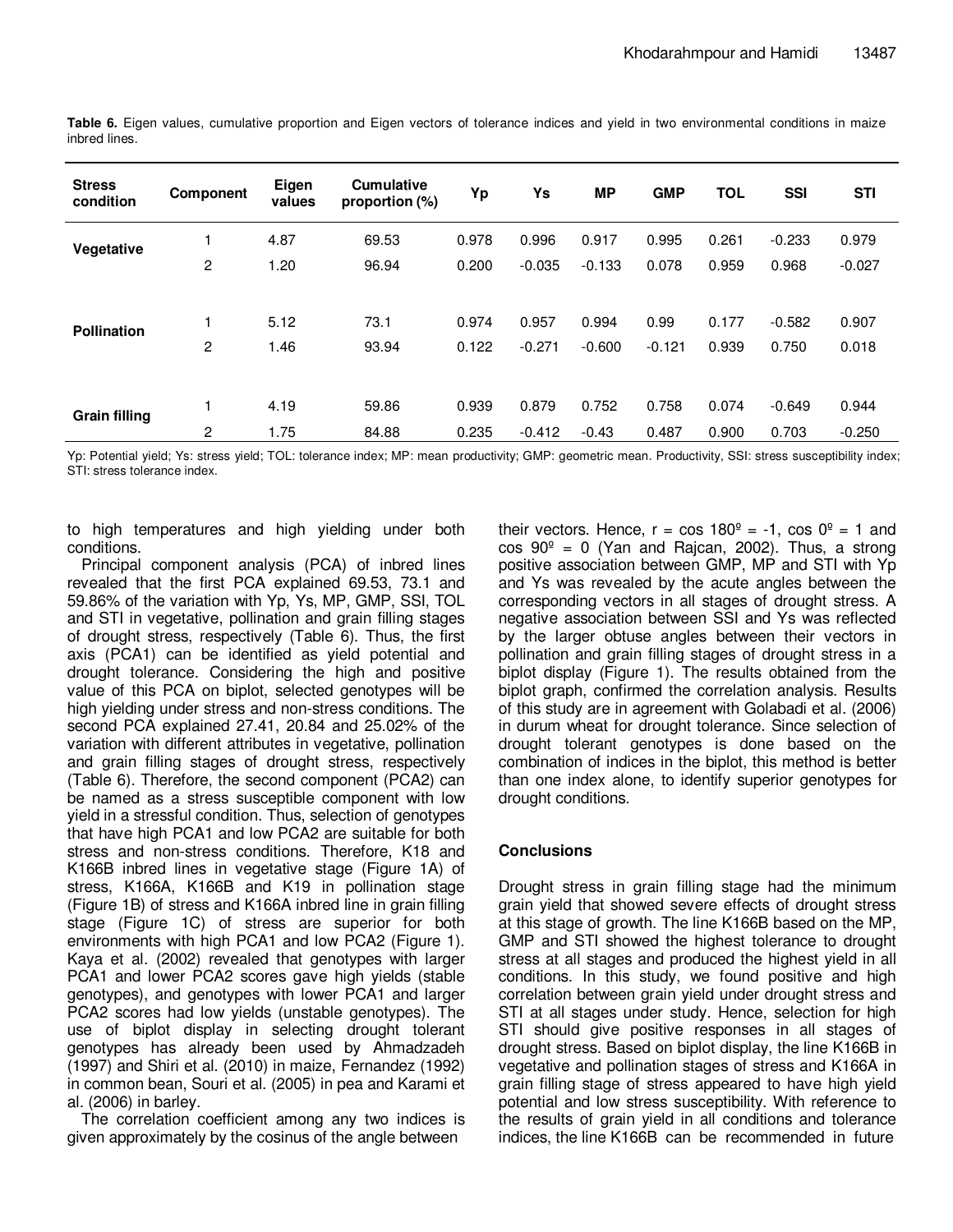

**Figure 1.** The biplot display of maize inbred lines and drought tolerance indices on the first and second principal components in drought stress (A): vegetative stage, (B): pollination stage and (C): grain filling stage. 1: MO17, 2: K18, 3: K3651/1, 4: A679, 5: K166A, 6: K166B, 7: K19.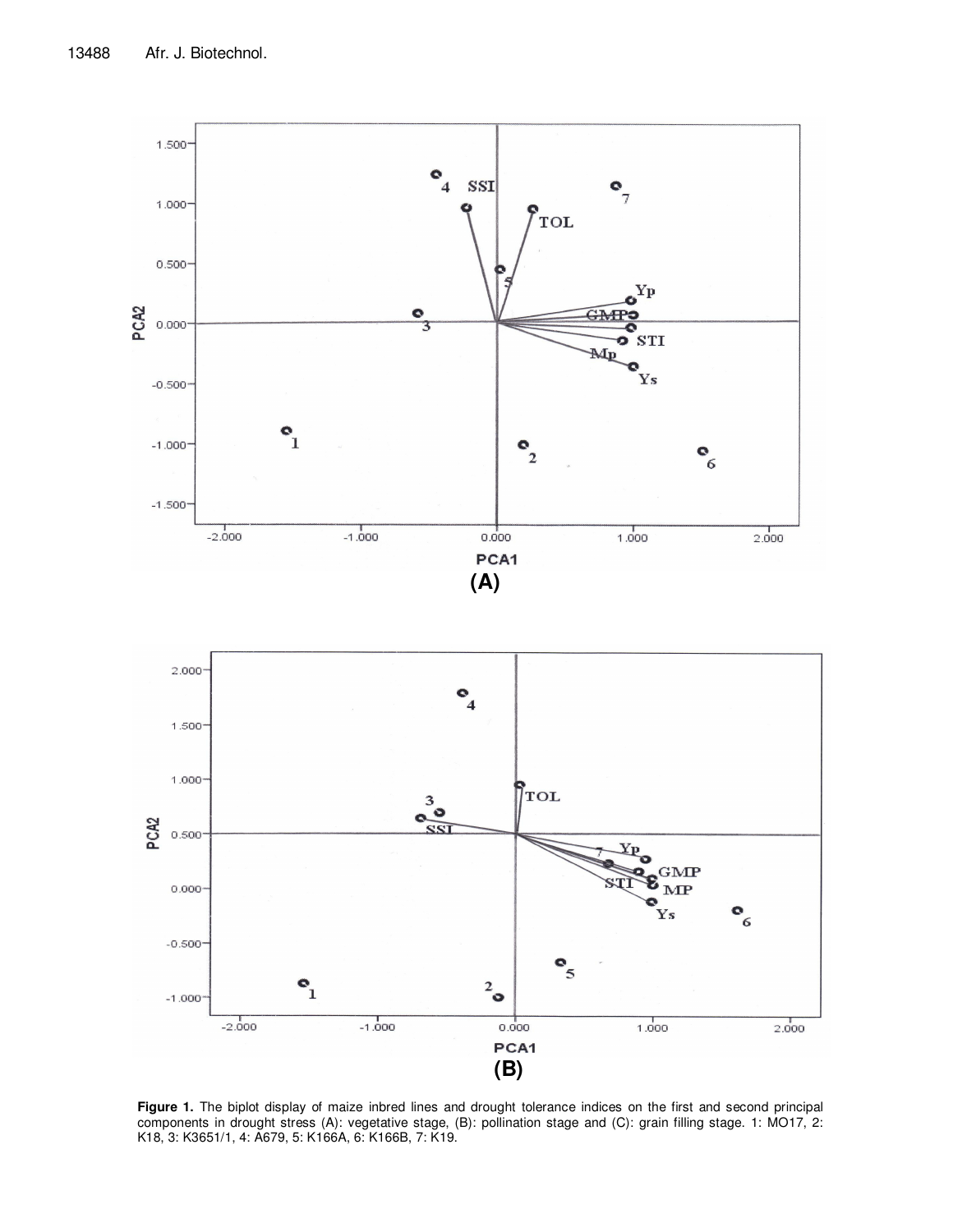

**Figure 1.** Contd.

breeding programs for production of drought tolerant hybrids.

#### **REFERENCES**

- Ahmadzadeh A (1997). Determination of the best drought tolerance index in selected maize (Zea mays L.) lines. MSc. Thesis, Tehran University, Tehran Iran.
- Aslam M, Khan IA, Saleem Md, Ali Z (2006). Assessment of water stress tolerance in different maize accessions at germination and early growth stage. Pak. J. Bot. 38(5): 1571-1579.
- Bolaòos J, Edmeades GO, Martinetz L (1993). Eight cycles of selection for drought tolerance in lowland tropical, maize. III. Responses in drought adaptive physiological and morphological traits. Field Crops Res. 31: 269–286.
- Bruce BW, Gregory OE, Barker TC (2002). Molecular and physiological approaches to maize improvement for drought tolerance. J. Exp. Bot. 53: 13-25
- Ceccarelli S, Grando S (1996). Drought as a challenge for the plant breeder. Plant Growth Regul. 20: 149-155
- Clarke JM, De Pauw RM, Townley-Smith TM (1992). Evaluation of methods for quantification of drought tolerance in wheat. Crop Sci. 32: 728-732.
- Fernandez GCJ (1992). Effective selection criteria for assessing stress tolerance. In: Kuo CG (Ed.), Proceedings of the International Symposium on Adaptation of Vegetables and Other Food Crops in Temperature and Water Stress, Publication. Tainan Taiwan.
- Fischer RA, Maurer R (1978). Drought resistance in spring wheat cultivars.Part 1: grain yield response. Aust. J. Agric. Res. 29: 897- 912.
- Gabriel KR (1971). The biplot graphic display of matrices with application to principal component analysis. Biometrika, 58: 453-467.
- Golabadi M, Arzani A, Mirmohammadi Maibody SAM (2006). Assessment of Drought Tolerance in Segregating Populations in Durum Wheat. Afr. J. Agric. Res. 1(5): 162-171.
- Golbashy M, Khavari SK, Ebrahimi M, Choucan R (2010). Study of Golbashy et al. 2719 response of corn hybrids to limited irrigation. 11th Iranian Crop Science Congress Tehran, 24-26 July 2010. University of Shahid Beheshti Persian. p. 218.
- Karami AA, Ghanadha MR, Naghavi MR, Mardi M (2006). Identification Drought Tolerance Varieties in Barley (Hordeum vulgare L.). Iran. J. Crop Sci. 37(2): 371-379.
- Kaya Y, Palta C, Taner S (2002). Additive Main Effects and Multiplicative Interactions Analysis of Yield Performance in Bread Wheat Genotypes across Environments. Turk. J. Agric. Hort. 26: 275- 279.
- Khalili M, Kazemi M, Moghaddam A, Shakiba M (2004). Evaluation of drought tolerance indices at different growth stages of late-maturing corn genotypes. Proceedings of the 8th Iranian Congress of Crop Science and Breeding. Rasht Iran. p. 298
- Khodarahmpour Z, Choukan R, Bihamta MR, Majidi Harvan E (2011). Determination of the Best Heat Stress Tolerance Indices in Maize (Zea mays L.) Inbred Lines and Hybrids under Khuzestan Province Conditions. J. Agric. Sci. Tech. 13: 111-121.
- Kristin AS, Serna RR, Perez FI, Enriquez BC, Gallegos JAA, Vallejo PR, Wassimi N, Kelley JD (1997). Improving Common Bean Performance under Drought Stress. Crop Sci. 37: 43-50.
- Leta T, Ramachandrappa BK, Nanjappa HV, Tulu I (2001). Response of maize (Zea mays L.) to moisture stress at different growth stage in alfisois during summer. Mysore J. Agric. Sci. 332(3): 201-207.
- Löffler CM, Wei J, Fast T, Gogerty J, Langton S, Bergman M, Merrill B, Cooper M (2005). Classification of Maize Environments Using Crop Simulation and Geographic Information Systems. Crop, Sci. vol. 45.
- Moghaddam A, Hadizadeh MH (2000). Study Use of Compression Stress in Drought Stress Tolerance Varieties Selection in Maize (Zea mays L.). J. Crop Sci. 2(3): 25-38.